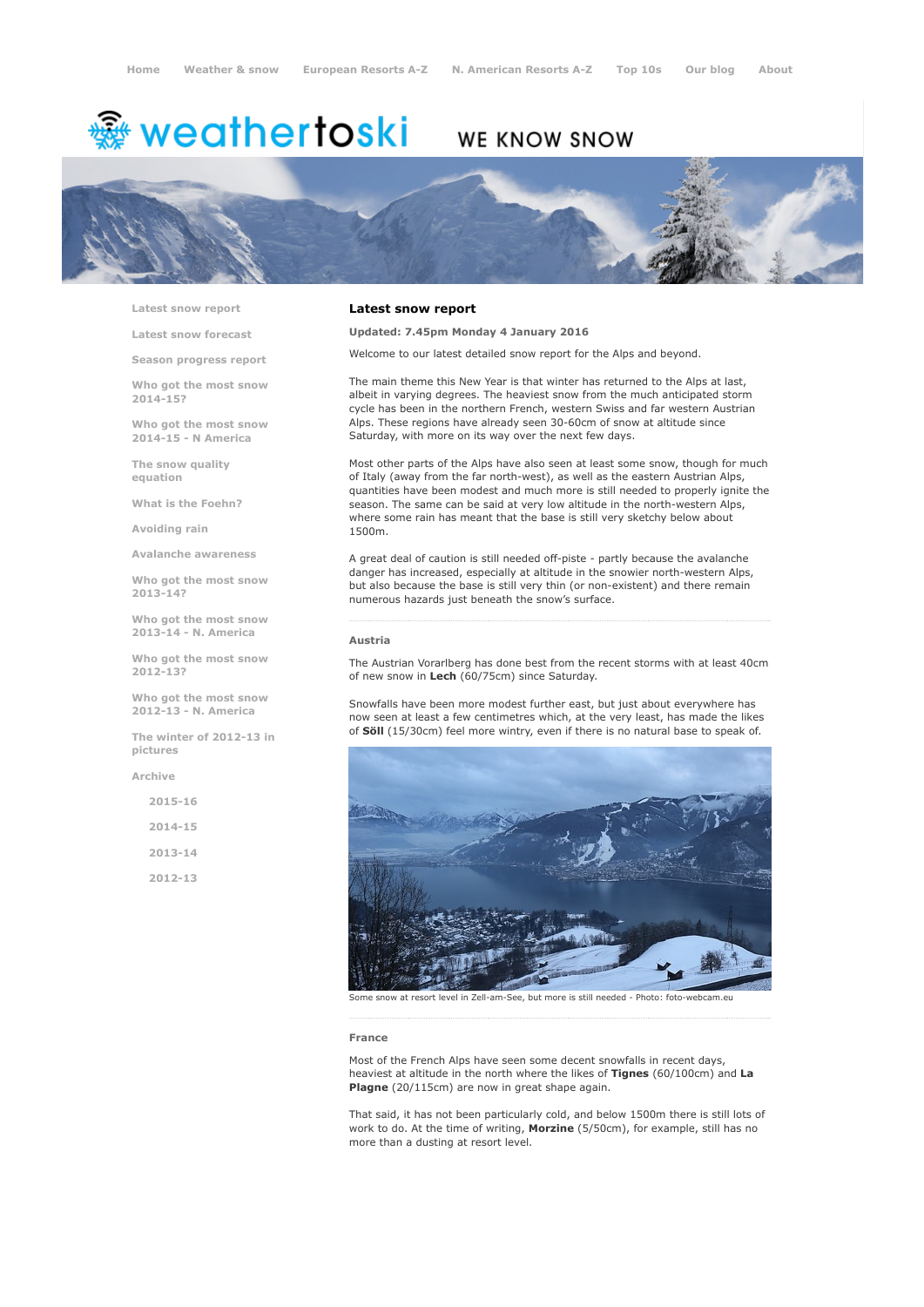

conditions in the Alps? [Contact](http://www.weathertoski.co.uk/about-1/contact-us/) us and we'll do our best to answer it...

E: [info@weathertoski.co.uk](mailto:fraser@weathertoski.co.uk)

T: +44 (0)20 3151 3154



this morning o

Italy

All Italian resorts have seen at least a little new snow, even the Dolomites, where it finally looks something like winter after one of the longest droughts on record. Selva now has a settled base of 20/30cm depending on altitude, while Madonna di Campiglio has 10/50cm.

By contrast, the far north-west has done pretty well from these storms, with plenty of fresh snow in La Thuile (35/70cm) and Cervinia (40/140cm).



looks like it has returned to Livigno, but snow cover is still very thin - Photo: valtline.it

# Switzerland

Most Swiss resorts have seen significant snow in the last few days, with the heaviest falls in the west. Verbier now has 45/75cm of snow depending on altitude, while Crans Montana has 30/120cm.

That said, snow depths are still way below average for early January, especially in the south-east, where  $St$  Moritz (10/27cm) is enduring one of its driest ever starts to the season.



Lots of new snow in Verbier - Photo: facebook.com/verbier4vallees